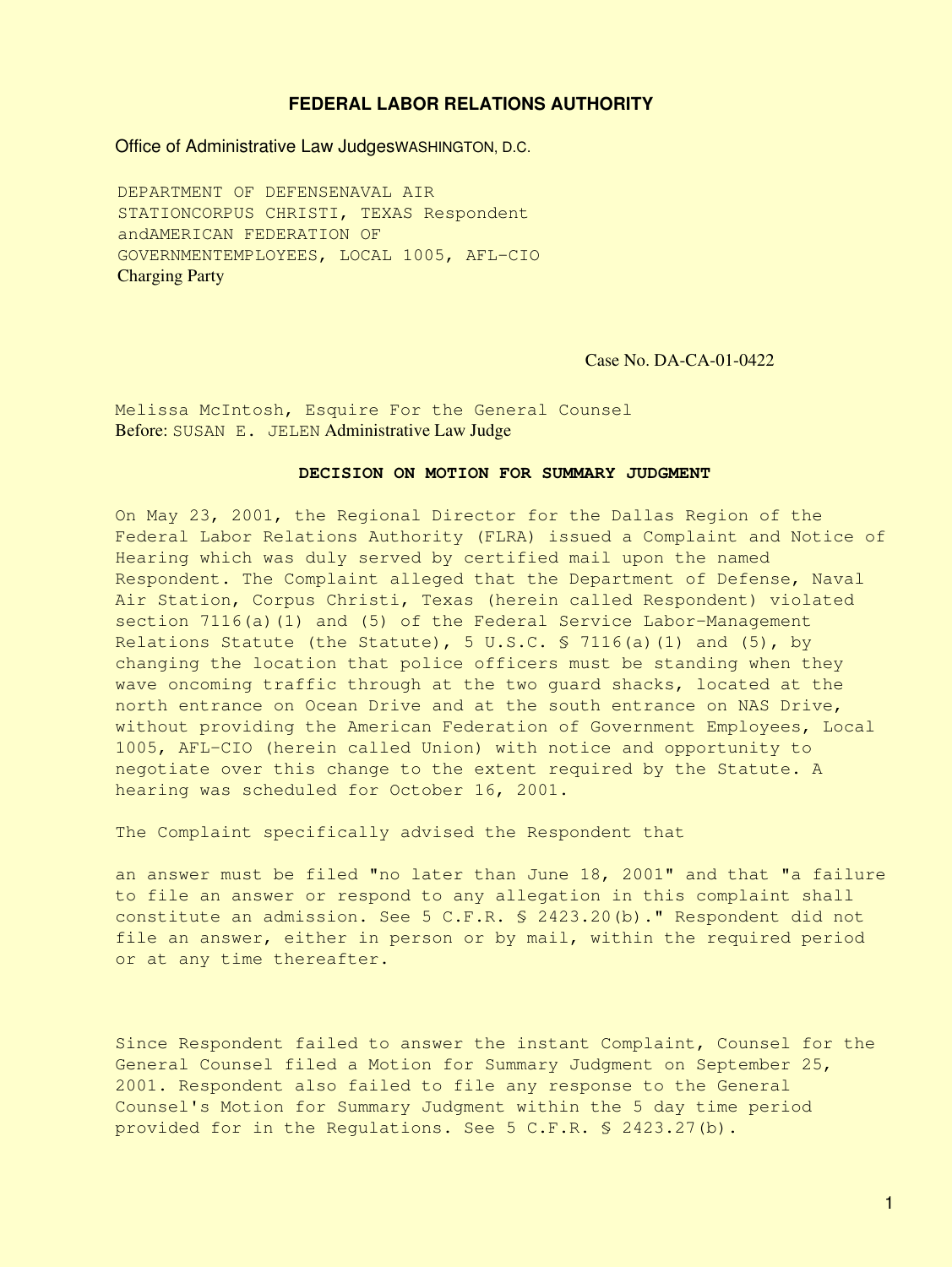No answer was received from the Respondent nor has the Respondent acknowledged receipt of any of the above-mentioned documents. Accordingly, Respondent has admitted all of the allegations of the Complaint. *Department of Veterans Affairs Medical Center, Asheville, North Carolina*, 51 FLRA 1572, 1594 (1996).

### **Conclusions**

Section 2423.20(b) of the Authority's Rules and Regulations, 5 C.F.R. § 2423.20(b) provides, in pertinent part:

(b) *Answer*. Within 20 days after the date of service of the complaint, . ... the Respondent shall file and serve, ... an answer. ... Absent a showing of good cause to the contrary, failure to file an answer or respond to any allegation shall constitute an admission.

In this case the Respondent has not filed an answer as required by the Regulations. Furthermore, Respondent has not filed any response to the Motion for Summary Judgment. Accordingly, there are not disputed factual or legal issues in this case.

Consequently, it can only be found that the Respondent has admitted that it changed the location that police officers must be standing when they wave oncoming traffic through at the two guard shacks, located at the north entrance on Ocean Drive and at the south entrance on NAS Drive, without providing the Union with notice and an opportunity to bargain over the change. Thus, Respondent violated section 7116(a)(1) and (5) of the Statute as alleged.

Counsel for the General Counsel proposed a recommended remedy requiring the Respondent to negotiate with the Union concerning the location of guards who wave the traffic into the Naval Air Station to the extent required by the Statute and a posting of an appropriate Notice To All Employees signed by the Commanding Officer at the Naval Air Station, Corpus Christi, Texas. In the circumstances of this case, it is found that the proposed remedy does effectuate the purposes and policies of the Statute.

Accordingly, it is recommended that the Authority grant the General Counsel's Motion for Summary Judgment and issue the following Order:

### **ORDER**

Pursuant to section 2423.41(c) of the Authority's Rules and Regulations and section 7118 of the Federal Service Labor-Management Relations Statute, it is hereby ordered that the Department of Defense, Naval Air Station, Corpus Christi, Texas, shall:

1. Cease and desist from: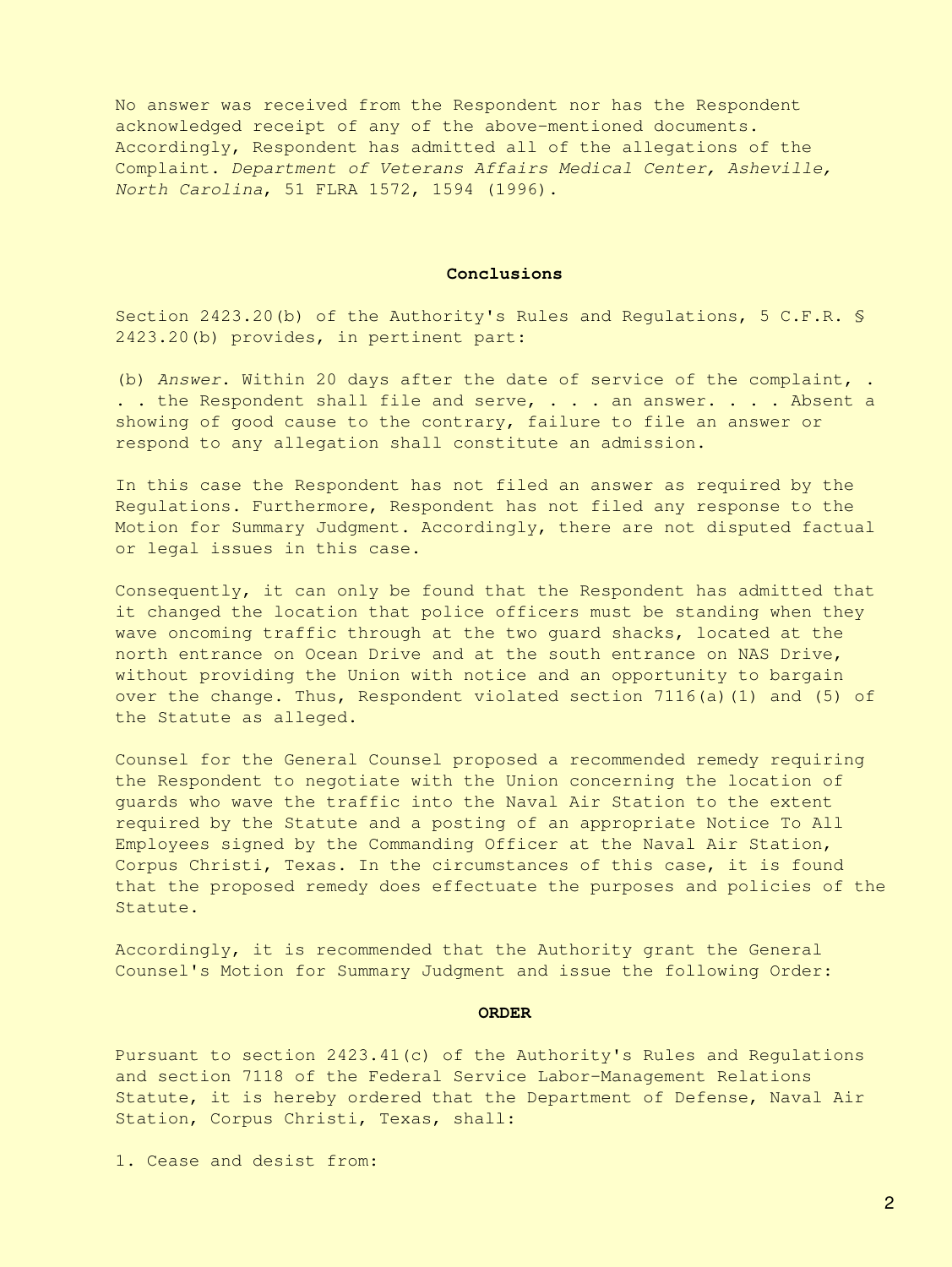(a) Unilaterally changing the location of guards who wave the traffic into the Naval Air Station without providing the American Federation of Government Employees, Local 1005, AFL-CIO with notice and an opportunity to negotiate over the change to the extent required by the Federal Service Labor-Management Relations Statute.

(b) In any like or related manner, interfering with, restraining or coercing its employees in the exercise of their rights assured by the Federal Service Labor-Management Relations Statute.

2. Take the following affirmative action in order to effectuate the purposes and policies of the Federal Service Labor-Management Relations Statute:

(a) Upon request, negotiate with the American Federation of Government Employees, Local 1005, AFL-CIO, over changing the location of guards who wave the traffic into the Naval Air Station to the extent required by the Federal Service Labor-Management Relations Statute.

(b) Post at the Department of Defense, Naval Air Station, Corpus Christi, Texas, where the bargaining unit employees represented by the American Federation of Government Employees, Local 1005, AFL-CIO are located, copies of the attached Notice on forms to be furnished by the Federal Labor Relations Authority. Upon receipt of such forms, they shall be signed by the Commanding Officer of the Naval Air Station, Corpus Christi, Texas, and shall be posted and maintained for 60 consecutive days thereafter, in conspicuous places, including all bulletin boards and other places where notices to employees are customarily posted. Reasonable steps shall be taken to ensure that such Notices are not altered, defaced or covered by any other material.

(c) Pursuant to section 2423.41(e) of the Authority's Rules and Regulations, notify the Regional Director, Dallas Regional Office, Federal Labor Relations Authority, in writing, within 30 days from the date of this Order, as to what steps have been taken to comply herewith.

Issued, Washington, D.C., October 9, 2001.

SUSAN E. JELEN

Administrative Law Judge

 $\frac{1}{2}$  ,  $\frac{1}{2}$  ,  $\frac{1}{2}$  ,  $\frac{1}{2}$  ,  $\frac{1}{2}$  ,  $\frac{1}{2}$  ,  $\frac{1}{2}$  ,  $\frac{1}{2}$  ,  $\frac{1}{2}$  ,  $\frac{1}{2}$  ,  $\frac{1}{2}$  ,  $\frac{1}{2}$  ,  $\frac{1}{2}$  ,  $\frac{1}{2}$  ,  $\frac{1}{2}$  ,  $\frac{1}{2}$  ,  $\frac{1}{2}$  ,  $\frac{1}{2}$  ,  $\frac{1$ 

#### **NOTICE TO ALL EMPLOYEES**

## **POSTED BY ORDER OF THE**

# **FEDERAL LABOR RELATIONS AUTHORITY**